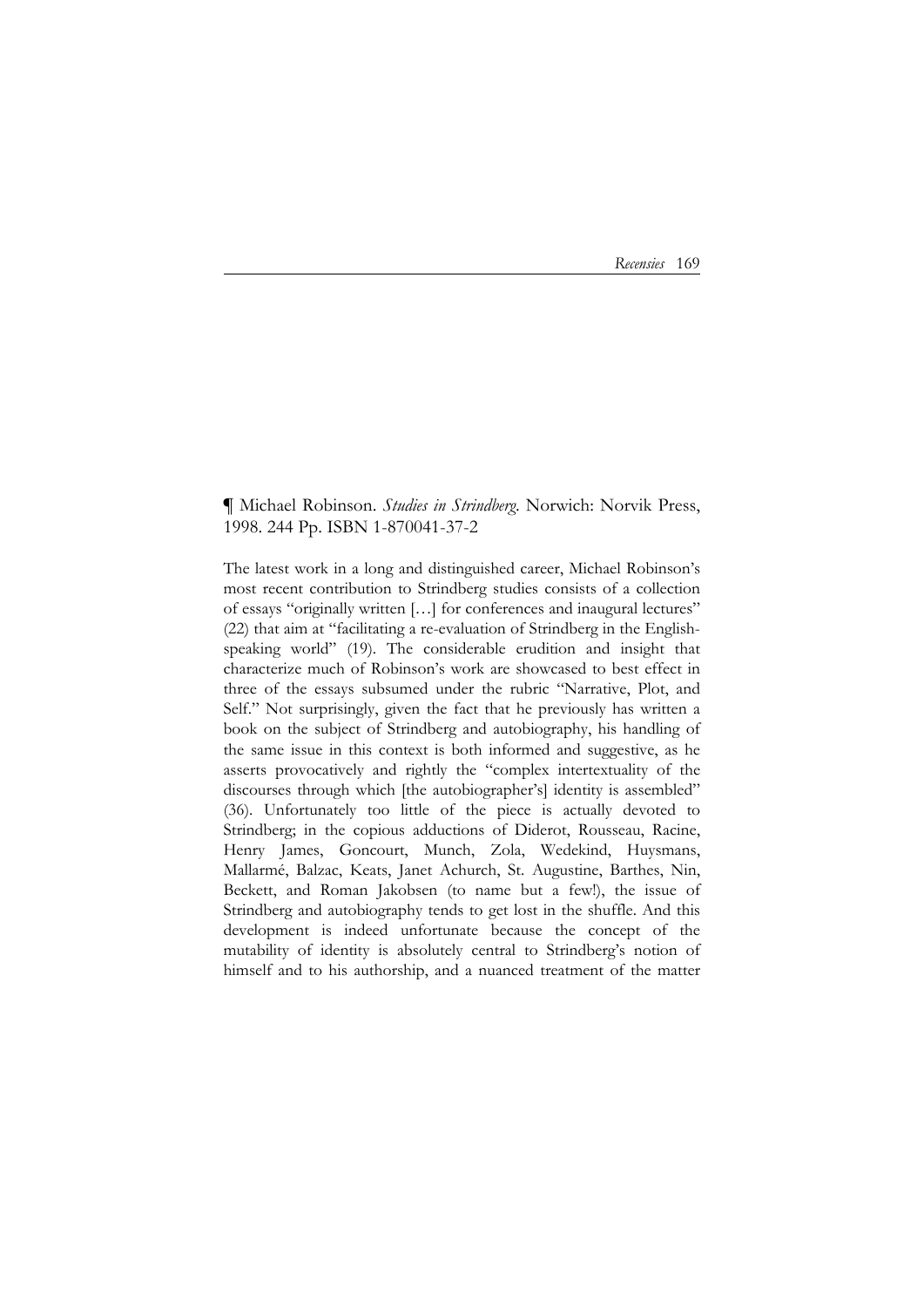## 170 *TijdSchrift voor Skandinavistiek*

would be a most welcome addition to Strindberg scholarship.

 A related issue surfaces in the next essay which deals with the subject of how Strindberg "stage-managed" his life, of how he saw life as essentially theatrical. Using such concepts as *peripeteia*, *mise en scène*, inner dialogue, emplotment, and acting, the author argues that Strindberg made of his own life a theatrical piece. Again, this is a provocative thesis and one could only wish that Robinson had taken the issue a bit further. What are the ramifications for Strindberg's notion of subjectivity? How do those notions change throughout the authorship? What exactly does it mean to engage in theatrical self-representation?

 The third in this series of essays, "History and His-Story," examines Strindberg's life-long preoccupation with history and its connection with the autobiographical as well as his sense of both history and his life as alternately a kind of naturalistic "raw, cynical spectacle" and a providentially designed plot. Here Robinson points to the metatheatrical dimension not only of the post-Inferno works but also of such purported models of naturalism as *Fordringsägare*, concluding that "there is properly no history, only biography" (71). This is, to be sure, a compelling issue in the playwright's work but to emerge from this discussion with little more than a rather simplistic equation between the playful artistry of providence and the playful artistry of the author is somewhat disappointing.

 Another of the essays that is likely to be of genuine interest to the audience Robinson says he is addressing is "Prisoners at Play," a detailed comparison between *Dödsdansen* and Beckett's *Endgame*. By investigating surface detail, dialogue, ritual, language, infernality, guilt and expiation, and location, Robinson is able to move beyond Anthony Swerling's treatment of the two texts to posit the relationship between them as paradigmatic for the development of drama between the late nineteenth century and the present. His rich and penetrating analysis of these issues is extremely helpful in locating Strindberg in the larger context of the evolution of modern drama (and therefore in defining his contribution thereto) and in isolating the radical deployment of technique and representation of subjectivity that constitute his authorship.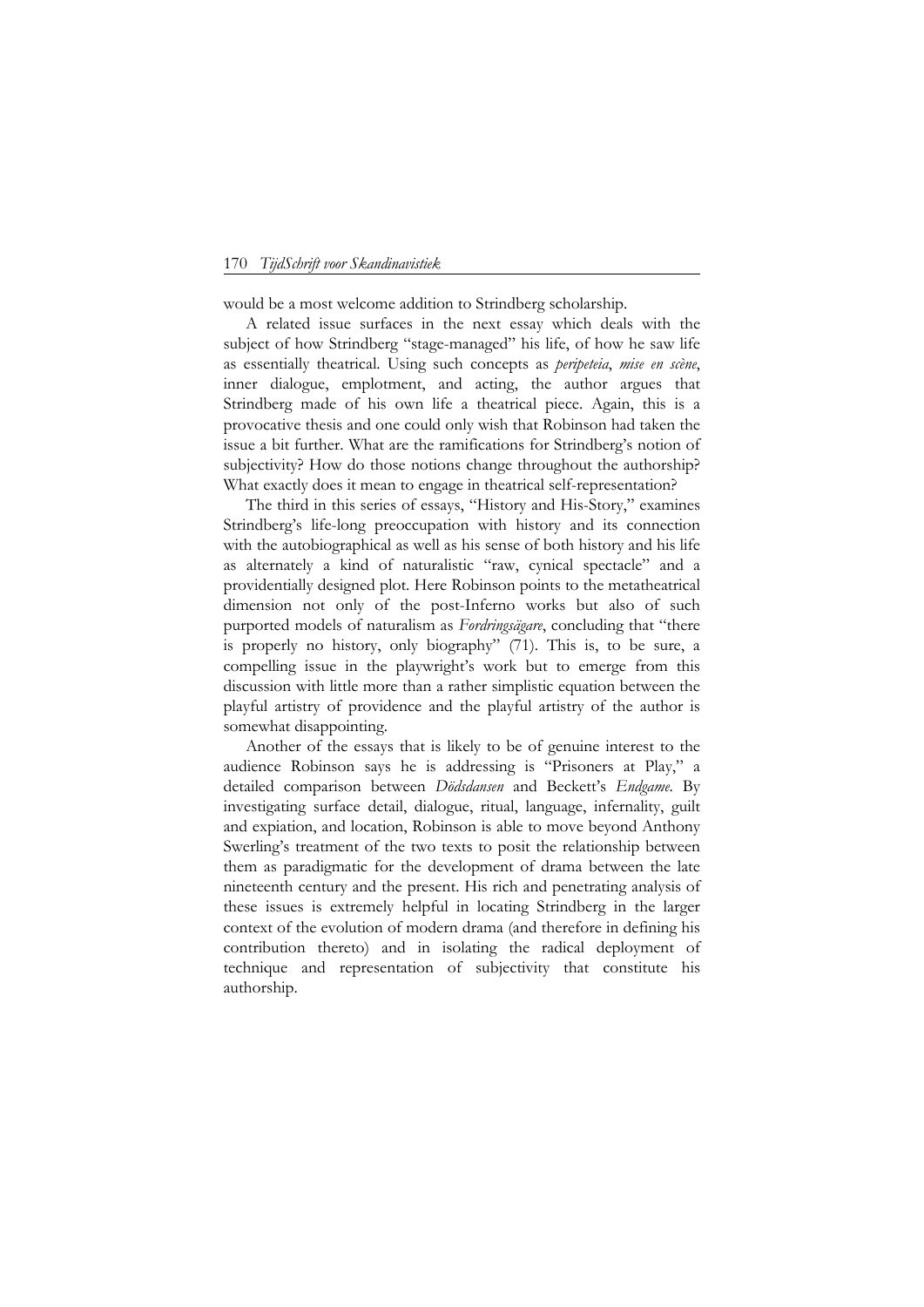*Recensies* 171

 But the major difficulty with this text lies in its very purpose and structure. If, as it avows, it strives to facilitate a re-evaluation of Strindberg in the English-speaking world (and the author presumably means the educated general reader in that world), why, one asks, does it include so many essays that are almost sure to be of no interest to that world? The essay on "P-aris," a one-page outline that Strindberg never pursued and which Robinson found in the Nordiska Museet collection, along with his essays on Strindberg's correspondence with actors and directors, on the development of Strindberg's language from naturalism to symbolism, on his painting, and on his impact on the musical expressionists are all almost surely matters of relative indifference to anyone but the Strindberg scholarly community. Yet, if the essays are, despite claims to the contrary, directed towards Strindberg scholars, then one wonders why is there so much repetition of material and information that has long since become common critical currency in that group (and here I am thinking of the essays on Strindberg's letters to actors and directors and on Strindberg's language and also of the presentation in almost all the essays of individual bits of information that virtually every Scandinavian Studies graduate student knows). In brief, Robinson's text is troubled by a pervasive confusion as to precisely who its audience is.

 The volume concludes with a piece that has virtually nothing to do with Strindberg at all (with the exception of nine lines out of a twentypage essay), "Acting Women or the Performing Self" which Robinson claims he includes "as a kind of penance for devoting so much time to Strindberg, the 'woman-hater'" (20), a justification that is both condescending and unconvincing. The essay explores the nexus actress/prostitute in the late nineteenth century from the vantage point of the mutability of identity and the representation of the body. But ultimately there is not much terribly new here. These issues have been discussed and frequently. One might further add that women readers do not seek "penance" from male critics, only discernment. Furthermore, the notion implicit in Robinson's remarks that women readers are so narrowly fixated on Strindberg's reactionary views on gender that they cannot perceive or value his extraordinary talents and visionary